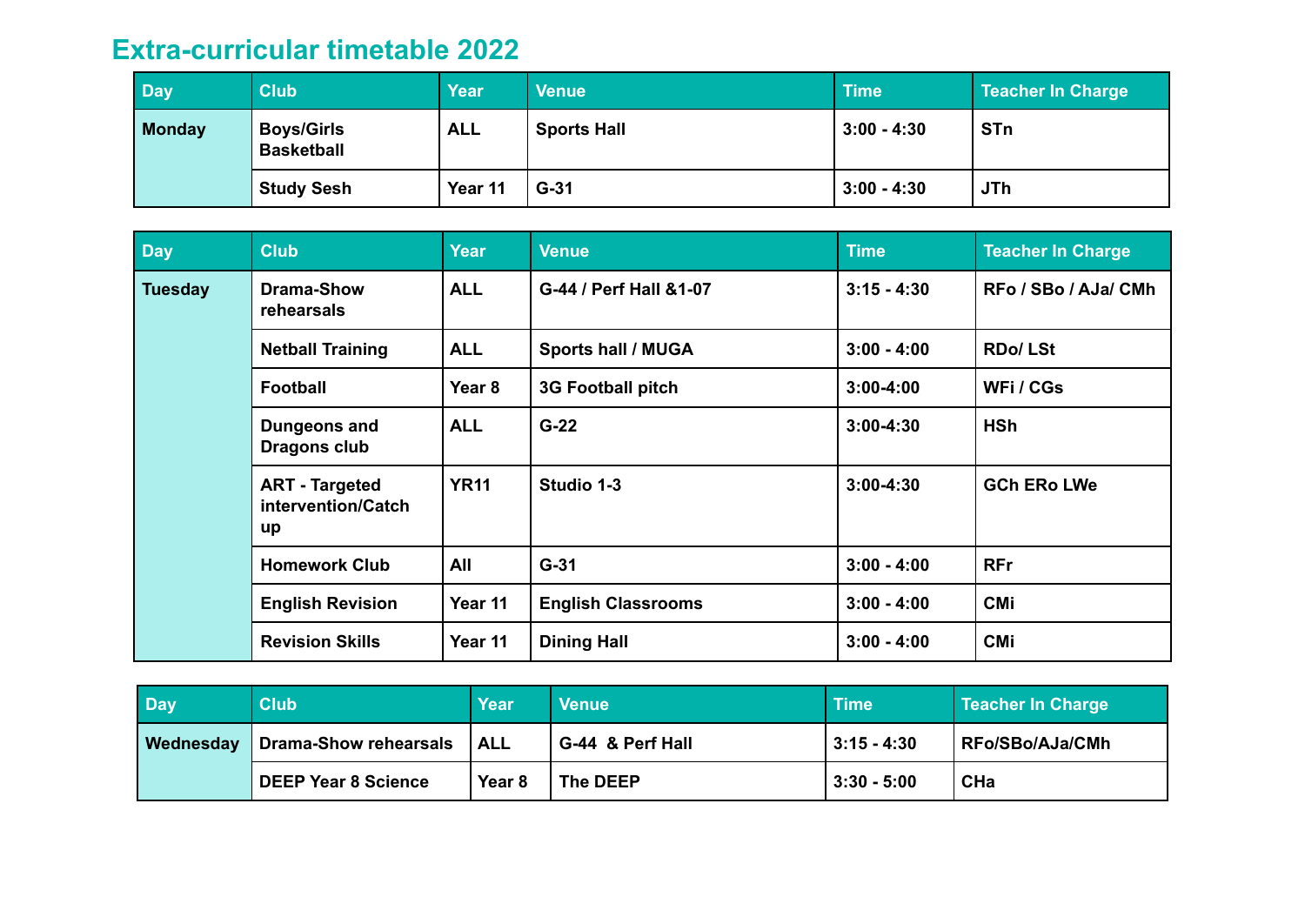| club (on selected dates<br>and limited places)     |                 |                                  |               |                |
|----------------------------------------------------|-----------------|----------------------------------|---------------|----------------|
| <b>Business &amp; Creative</b><br>I-Media Catch up | Year 10<br>& 11 | 2-01, 2-24, 2-25                 | $3:00 - 3:45$ | <b>CBn/CCo</b> |
| <b>ART</b> - Targeted<br>intervention/Catch up     | Year 11         | Studio 1, 3                      | $3:00 - 4:30$ | <b>GCh LWe</b> |
| <b>Girls Football training</b>                     | <b>ALL</b>      | 3G                               | $3:00 - 4:00$ | <b>ARi/LSt</b> |
| <b>Table Tennis</b>                                | <b>ALL</b>      | <b>Dance Studio</b>              | $3:00 - 4:00$ | <b>JGa</b>     |
| <b>Boys Football</b>                               | Year 10         | <b>3G Football pitch</b>         | $3:00 - 4:00$ | <b>PSh</b>     |
| <b>Futsal</b>                                      | Year 7          | <b>Sports Hall</b>               | $3:00 - 4:00$ | <b>STn</b>     |
| <b>Boys Fitness club</b>                           | <b>ALL</b>      | <b>Fitness suite</b>             | $3:00 - 4:00$ | <b>JGx</b>     |
| <b>Eco Club - Earth Hour</b>                       | <b>Year 7/8</b> | $G-10$                           | $3:10 - 4:00$ | <b>WFi</b>     |
| <b>Humanities/MFL</b><br><b>Revision</b>           | Year 11         | <b>Humanities/MFL Classrooms</b> | $3:00 - 4:00$ | <b>CKe/KRu</b> |
| <b>Guitar/Rock Band</b>                            | <b>ALL</b>      | $1 - 07$                         | $3:00 - 4:00$ | <b>RRo</b>     |

| <b>Day</b>      | <b>Club</b>               | <b>Year</b>         | <b>Venue</b>             | <b>Time</b>   | <b>Teacher In Charge</b> |
|-----------------|---------------------------|---------------------|--------------------------|---------------|--------------------------|
| <b>Thursday</b> | <b>Boys Football</b>      | Year 9              | <b>3G Football pitch</b> | $3:05 - 4:00$ | <b>SBI</b>               |
|                 | <b>Boys Football</b>      | Year 7              | <b>3G Football pitch</b> | $3:00 - 4:00$ | <b>JNi</b>               |
|                 | <b>Girls Fitness club</b> | <b>ALL</b>          | <b>Fitness suite</b>     | $3.00 - 4:00$ | <b>RDO</b>               |
|                 | <b>NHS Competition</b>    | <b>Years</b><br>7-9 | $G-31$                   | $3:10 - 4:00$ | <b>AWu</b>               |